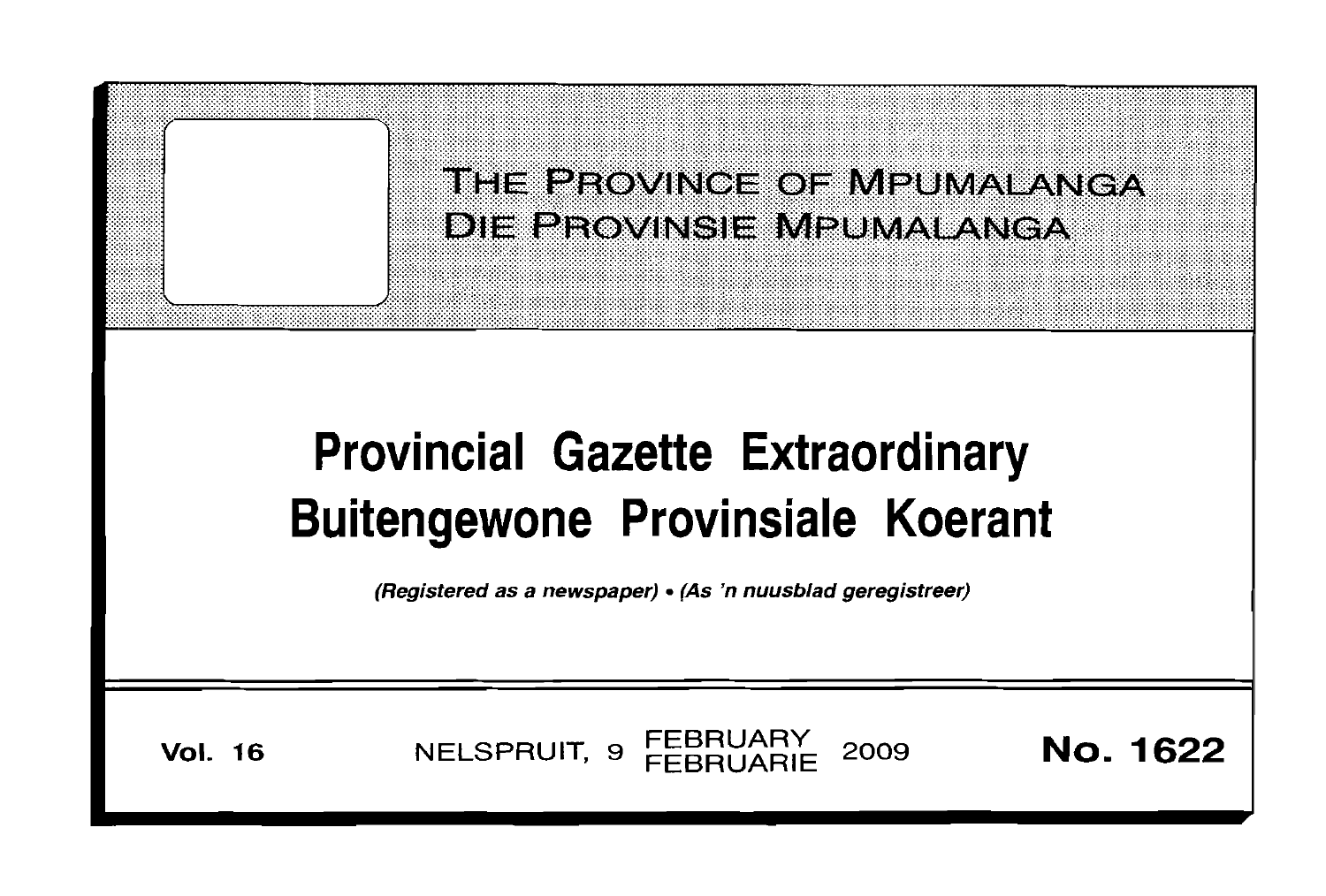## **CONTENTS • INHOUD**

| No. |                                                                                                      | Page<br>No. | Gazette<br>No. |
|-----|------------------------------------------------------------------------------------------------------|-------------|----------------|
|     | <b>PREMIER'S NOTICES</b>                                                                             |             |                |
|     | Mpumalanga Traditional Leadership and Governance Act (3/2005): Notice in terms of section 23 (3) (a) |             | 1622           |
|     | do . qo                                                                                              |             | 1622           |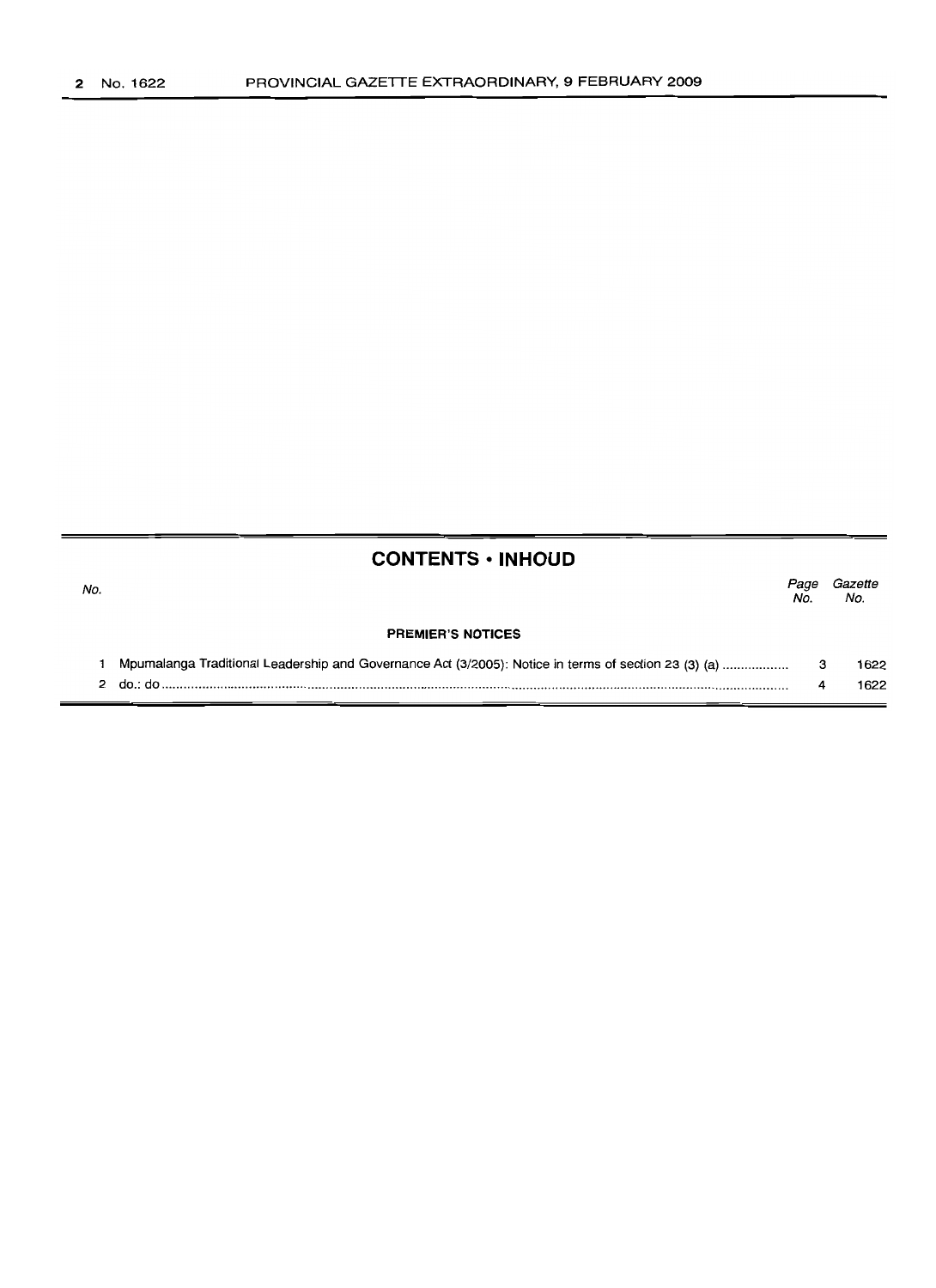## PREMIER'S NOTICE

No. 1,2009

## MPUMALANGA TRADITiONAL LEADERSHIP ANO GOVERNANCE ACT, 2005 (ACT NO.3 OF 2005)

In terms of section 23(3)(a) of the Mpumalanga Traditional Leadership and Governance Act, 2005, it is hereby notified that I, Thabang Sampson Phathakge Makwetla, in my capacity as Premier of the Mpumalanga Province, have, in terms of section 23(2}(b), read with section 23(3)(b) of the Mpumalanga Traditional Leadership and Governance Act, 2005, and with immediate effect, recognized Sonto Elizabeth (Dlakude) Ngomane as Libambela of the KwaLugedlane Traditional Community, which recognition is hereby published for general information.

 $\bigcap_{i=1}^n$ ستىسىيە<br>م

T.S.P. MAKWETLA PREMIER: MPUMALANGA PROVINCE DATE: 29/08/2008 SLA6454M,